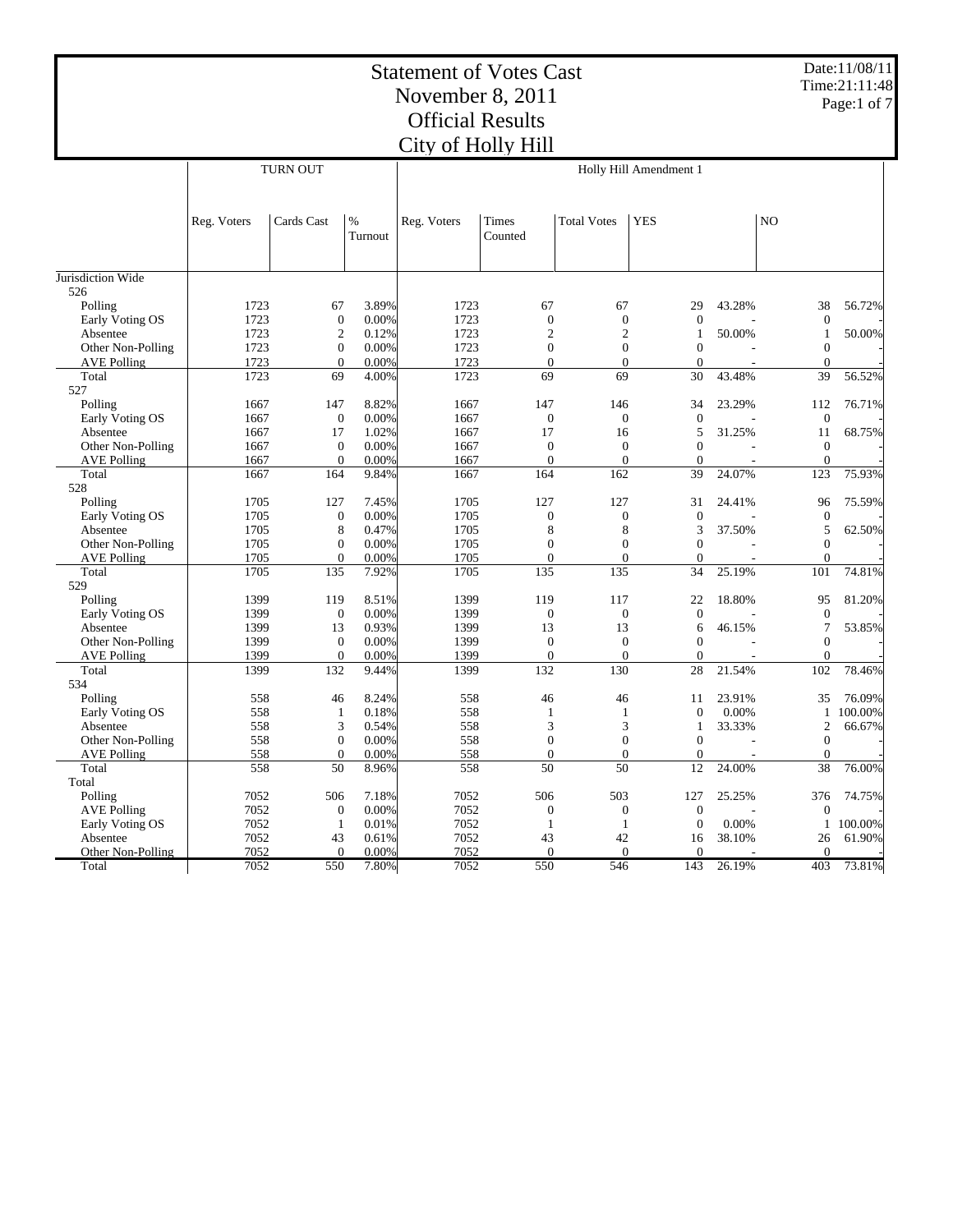Date:11/08/11 Time:21:11:48 Page:2 of 7

|                    |             | Holly Hill Amendment 2 |                    |                  |          |                  |         |  |  |  |  |
|--------------------|-------------|------------------------|--------------------|------------------|----------|------------------|---------|--|--|--|--|
|                    | Reg. Voters | Times<br>Counted       | <b>Total Votes</b> | <b>YES</b>       |          | N <sub>O</sub>   |         |  |  |  |  |
| Jurisdiction Wide  |             |                        |                    |                  |          |                  |         |  |  |  |  |
| 526                |             |                        |                    |                  |          |                  |         |  |  |  |  |
| Polling            | 1723        | 67                     | 67                 | 33               | 49.25%   | 34               | 50.75%  |  |  |  |  |
| Early Voting OS    | 1723        | $\boldsymbol{0}$       | $\boldsymbol{0}$   | $\mathbf{0}$     |          | $\boldsymbol{0}$ |         |  |  |  |  |
| Absentee           | 1723        | $\overline{c}$         | $\overline{c}$     | $\mathbf{1}$     | 50.00%   | $\mathbf{1}$     | 50.00%  |  |  |  |  |
| Other Non-Polling  | 1723        | $\mathbf{0}$           | $\mathbf{0}$       | $\overline{0}$   |          | $\boldsymbol{0}$ |         |  |  |  |  |
| <b>AVE Polling</b> | 1723        | $\Omega$               | $\overline{0}$     | $\mathbf{0}$     |          | $\mathbf{0}$     |         |  |  |  |  |
| Total              | 1723        | 69                     | 69                 | 34               | 49.28%   | 35               | 50.72%  |  |  |  |  |
| 527                |             |                        |                    |                  |          |                  |         |  |  |  |  |
| Polling            | 1667        | 147                    | 147                | 37               | 25.17%   | 110              | 74.83%  |  |  |  |  |
| Early Voting OS    | 1667        | $\mathbf{0}$           | $\mathbf{0}$       | $\mathbf{0}$     |          | $\mathbf{0}$     |         |  |  |  |  |
| Absentee           | 1667        | 17                     | 17                 | 6                | 35.29%   | 11               | 64.71%  |  |  |  |  |
| Other Non-Polling  | 1667        | $\theta$               | $\mathbf{0}$       | $\mathbf{0}$     |          | $\mathbf{0}$     |         |  |  |  |  |
| <b>AVE Polling</b> | 1667        | $\mathbf{0}$           | $\boldsymbol{0}$   | $\mathbf{0}$     |          | $\boldsymbol{0}$ |         |  |  |  |  |
| Total              | 1667        | 164                    | 164                | 43               | 26.22%   | 121              | 73.78%  |  |  |  |  |
| 528                |             |                        |                    |                  |          |                  |         |  |  |  |  |
| Polling            | 1705        | 127                    | 127                | 39               | 30.71%   | 88               | 69.29%  |  |  |  |  |
| Early Voting OS    | 1705        | $\mathbf{0}$           | $\boldsymbol{0}$   | $\boldsymbol{0}$ |          | $\boldsymbol{0}$ |         |  |  |  |  |
| Absentee           | 1705        | 8                      | 8                  | $\mathbf{1}$     | 12.50%   | 7                | 87.50%  |  |  |  |  |
| Other Non-Polling  | 1705        | $\mathbf{0}$           | $\mathbf{0}$       | $\theta$         |          | $\boldsymbol{0}$ |         |  |  |  |  |
| <b>AVE Polling</b> | 1705        | $\mathbf{0}$           | 0                  | $\overline{0}$   |          | $\mathbf{0}$     |         |  |  |  |  |
| Total              | 1705        | 135                    | 135                | 40               | 29.63%   | 95               | 70.37%  |  |  |  |  |
| 529                |             |                        |                    |                  |          |                  |         |  |  |  |  |
| Polling            | 1399        | 119                    | 118                | 27               | 22.88%   | 91               | 77.12%  |  |  |  |  |
| Early Voting OS    | 1399        | $\boldsymbol{0}$       | $\boldsymbol{0}$   | $\boldsymbol{0}$ |          | $\boldsymbol{0}$ |         |  |  |  |  |
| Absentee           | 1399        | 13                     | 13                 | 5                | 38.46%   | 8                | 61.54%  |  |  |  |  |
| Other Non-Polling  | 1399        | $\mathbf{0}$           | $\mathbf{0}$       | $\overline{0}$   |          | $\mathbf{0}$     |         |  |  |  |  |
| <b>AVE Polling</b> | 1399        | $\mathbf{0}$           | $\mathbf{0}$       | $\mathbf{0}$     |          | $\mathbf{0}$     |         |  |  |  |  |
| Total              | 1399        | 132                    | 131                | 32               | 24.43%   | 99               | 75.57%  |  |  |  |  |
| 534                |             |                        |                    |                  |          |                  |         |  |  |  |  |
| Polling            | 558         | 46                     | 46                 | 10               | 21.74%   | 36               | 78.26%  |  |  |  |  |
| Early Voting OS    | 558         | 1                      | $\mathbf{1}$       | $\mathbf{0}$     | 0.00%    | 1                | 100.00% |  |  |  |  |
| Absentee           | 558         | 3                      | 3                  | $\overline{2}$   | 66.67%   | 1                | 33.33%  |  |  |  |  |
| Other Non-Polling  | 558         | $\mathbf{0}$           | $\mathbf{0}$       | $\mathbf{0}$     |          | $\boldsymbol{0}$ |         |  |  |  |  |
| <b>AVE Polling</b> | 558         | $\theta$               | $\theta$           | $\overline{0}$   |          | $\mathbf{0}$     |         |  |  |  |  |
| Total              | 558         | 50                     | 50                 | 12               | 24.00%   | 38               | 76.00%  |  |  |  |  |
| Total              |             |                        |                    |                  |          |                  |         |  |  |  |  |
| Polling            | 7052        | 506                    | 505                | 146              | 28.91%   | 359              | 71.09%  |  |  |  |  |
| <b>AVE Polling</b> | 7052        | $\boldsymbol{0}$       | $\boldsymbol{0}$   | $\mathbf{0}$     |          | $\boldsymbol{0}$ |         |  |  |  |  |
| Early Voting OS    | 7052        | $\mathbf{1}$           | $\mathbf{1}$       | $\overline{0}$   | $0.00\%$ | 1                | 100.00% |  |  |  |  |
| Absentee           | 7052        | 43                     | 43                 | 15               | 34.88%   | 28               | 65.12%  |  |  |  |  |
| Other Non-Polling  | 7052        | $\mathbf{0}$           | $\mathbf{0}$       | $\overline{0}$   |          | $\overline{0}$   |         |  |  |  |  |
| Total              | 7052        | 550                    | 549                | 161              | 29.33%   | 388              | 70.67%  |  |  |  |  |
|                    |             |                        |                    |                  |          |                  |         |  |  |  |  |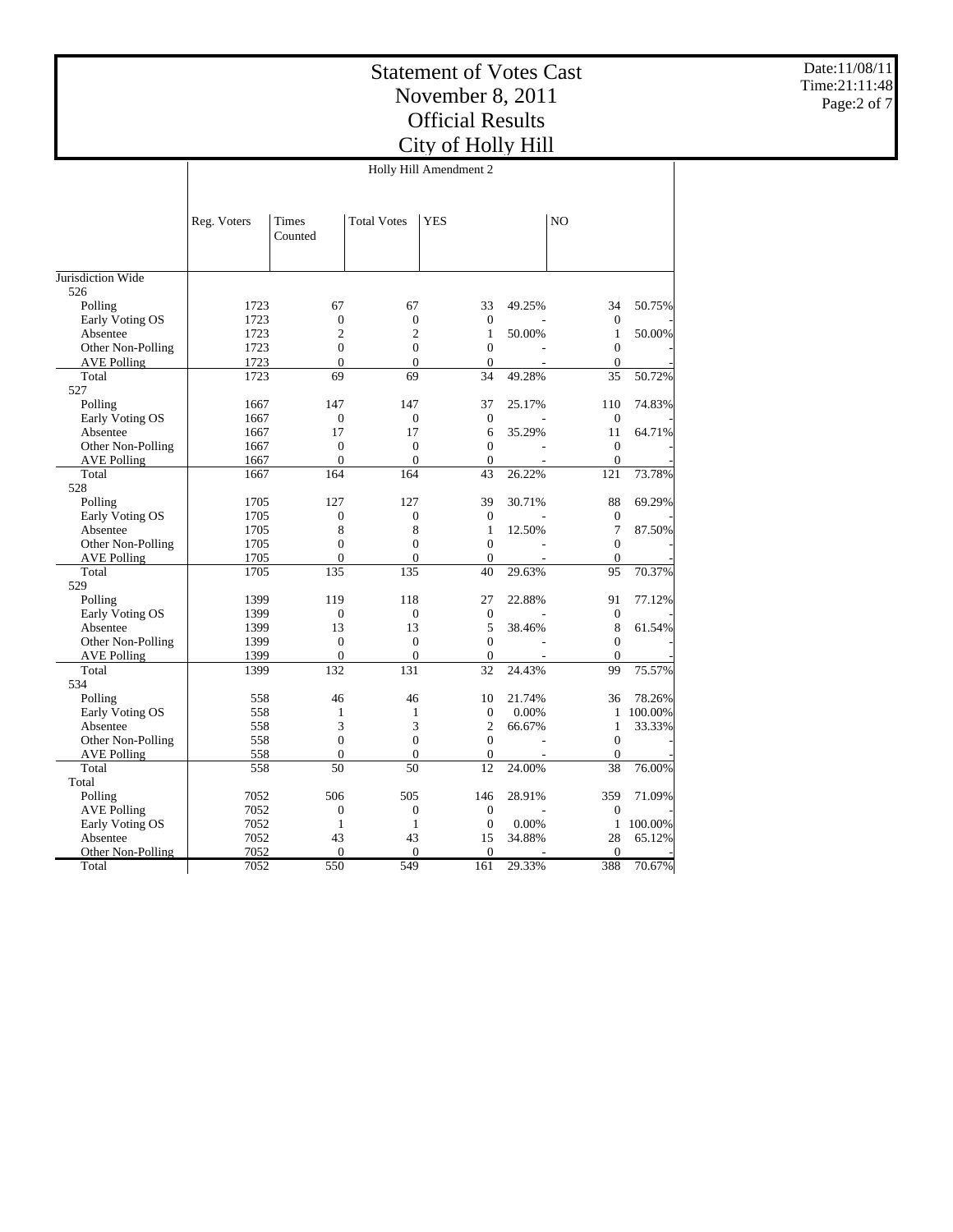Date:11/08/11 Time:21:11:48 Page:3 of 7

|                    |             | Holly Hill Amendment 3 |                    |                  |        |                  |         |  |  |  |  |
|--------------------|-------------|------------------------|--------------------|------------------|--------|------------------|---------|--|--|--|--|
|                    | Reg. Voters | Times<br>Counted       | <b>Total Votes</b> | <b>YES</b>       |        | N <sub>O</sub>   |         |  |  |  |  |
| Jurisdiction Wide  |             |                        |                    |                  |        |                  |         |  |  |  |  |
| 526                |             |                        |                    |                  |        |                  |         |  |  |  |  |
| Polling            | 1723        | 67                     | 67                 | 24               | 35.82% | 43               | 64.18%  |  |  |  |  |
| Early Voting OS    | 1723        | $\boldsymbol{0}$       | $\boldsymbol{0}$   | $\mathbf{0}$     |        | $\boldsymbol{0}$ |         |  |  |  |  |
| Absentee           | 1723        | $\overline{c}$         | $\overline{c}$     | $\mathbf{1}$     | 50.00% | $\mathbf{1}$     | 50.00%  |  |  |  |  |
| Other Non-Polling  | 1723        | $\mathbf{0}$           | $\mathbf{0}$       | $\overline{0}$   |        | $\boldsymbol{0}$ |         |  |  |  |  |
| <b>AVE Polling</b> | 1723        | $\Omega$               | $\overline{0}$     | $\theta$         |        | $\mathbf{0}$     |         |  |  |  |  |
| Total              | 1723        | 69                     | 69                 | 25               | 36.23% | 44               | 63.77%  |  |  |  |  |
| 527                |             |                        |                    |                  |        |                  |         |  |  |  |  |
| Polling            | 1667        | 147                    | 146                | 31               | 21.23% | 115              | 78.77%  |  |  |  |  |
| Early Voting OS    | 1667        | $\mathbf{0}$           | $\mathbf{0}$       | $\mathbf{0}$     |        | $\mathbf{0}$     |         |  |  |  |  |
| Absentee           | 1667        | 17                     | 17                 | $\overline{4}$   | 23.53% | 13               | 76.47%  |  |  |  |  |
| Other Non-Polling  | 1667        | $\theta$               | $\mathbf{0}$       | $\mathbf{0}$     |        | $\mathbf{0}$     |         |  |  |  |  |
| <b>AVE Polling</b> | 1667        | $\mathbf{0}$           | $\boldsymbol{0}$   | $\mathbf{0}$     |        | $\boldsymbol{0}$ |         |  |  |  |  |
| Total              | 1667        | 164                    | 163                | 35               | 21.47% | 128              | 78.53%  |  |  |  |  |
| 528                |             |                        |                    |                  |        |                  |         |  |  |  |  |
| Polling            | 1705        | 127                    | 127                | 35               | 27.56% | 92               | 72.44%  |  |  |  |  |
| Early Voting OS    | 1705        | $\mathbf{0}$           | $\boldsymbol{0}$   | $\boldsymbol{0}$ |        | $\boldsymbol{0}$ |         |  |  |  |  |
| Absentee           | 1705        | 8                      | 8                  | $\overline{4}$   | 50.00% | $\overline{4}$   | 50.00%  |  |  |  |  |
| Other Non-Polling  | 1705        | $\mathbf{0}$           | $\mathbf{0}$       | $\theta$         |        | $\boldsymbol{0}$ |         |  |  |  |  |
| <b>AVE Polling</b> | 1705        | $\mathbf{0}$           | 0                  | $\overline{0}$   |        | $\mathbf{0}$     |         |  |  |  |  |
| Total              | 1705        | 135                    | 135                | 39               | 28.89% | 96               | 71.11%  |  |  |  |  |
| 529                |             |                        |                    |                  |        |                  |         |  |  |  |  |
| Polling            | 1399        | 119                    | 118                | 26               | 22.03% | 92               | 77.97%  |  |  |  |  |
| Early Voting OS    | 1399        | $\boldsymbol{0}$       | $\boldsymbol{0}$   | $\boldsymbol{0}$ |        | $\boldsymbol{0}$ |         |  |  |  |  |
| Absentee           | 1399        | 13                     | 13                 | 6                | 46.15% | 7                | 53.85%  |  |  |  |  |
| Other Non-Polling  | 1399        | $\mathbf{0}$           | $\mathbf{0}$       | $\mathbf{0}$     |        | $\mathbf{0}$     |         |  |  |  |  |
| <b>AVE Polling</b> | 1399        | $\mathbf{0}$           | $\mathbf{0}$       | $\mathbf{0}$     |        | $\mathbf{0}$     |         |  |  |  |  |
| Total              | 1399        | 132                    | 131                | 32               | 24.43% | 99               | 75.57%  |  |  |  |  |
| 534                |             |                        |                    |                  |        |                  |         |  |  |  |  |
| Polling            | 558         | 46                     | 45                 | 11               | 24.44% | 34               | 75.56%  |  |  |  |  |
| Early Voting OS    | 558         | 1                      | $\mathbf{1}$       | $\mathbf{0}$     | 0.00%  | 1                | 100.00% |  |  |  |  |
| Absentee           | 558         | 3                      | 3                  | $\boldsymbol{0}$ | 0.00%  | 3                | 100.00% |  |  |  |  |
| Other Non-Polling  | 558         | $\mathbf{0}$           | $\mathbf{0}$       | $\mathbf{0}$     |        | $\mathbf{0}$     |         |  |  |  |  |
| <b>AVE Polling</b> | 558         | $\theta$               | $\Omega$           | $\overline{0}$   |        | $\overline{0}$   |         |  |  |  |  |
| Total              | 558         | 50                     | 49                 | 11               | 22.45% | 38               | 77.55%  |  |  |  |  |
| Total              |             |                        |                    |                  |        |                  |         |  |  |  |  |
| Polling            | 7052        | 506                    | 503                | 127              | 25.25% | 376              | 74.75%  |  |  |  |  |
| <b>AVE Polling</b> | 7052        | $\boldsymbol{0}$       | $\boldsymbol{0}$   | $\mathbf{0}$     |        | $\boldsymbol{0}$ |         |  |  |  |  |
| Early Voting OS    | 7052        | $\mathbf{1}$           | $\mathbf{1}$       | $\overline{0}$   | 0.00%  | 1                | 100.00% |  |  |  |  |
| Absentee           | 7052        | 43                     | 43                 | 15               | 34.88% | 28               | 65.12%  |  |  |  |  |
| Other Non-Polling  | 7052        | $\mathbf{0}$           | $\mathbf{0}$       | $\overline{0}$   |        | $\overline{0}$   |         |  |  |  |  |
| Total              | 7052        | 550                    | 547                | 142              | 25.96% | 405              | 74.04%  |  |  |  |  |
|                    |             |                        |                    |                  |        |                  |         |  |  |  |  |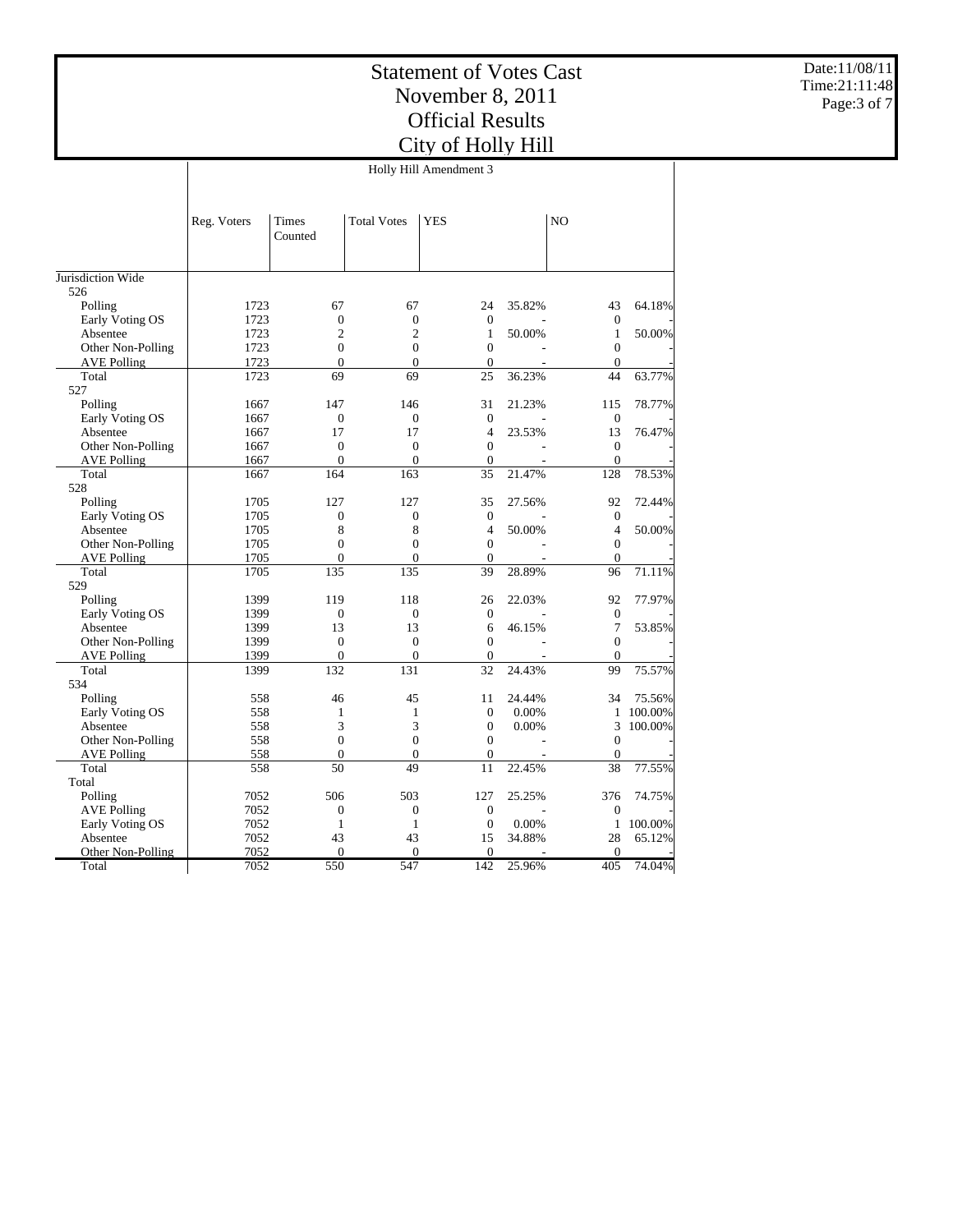Date:11/08/11 Time:21:11:48 Page:4 of 7

| <b>Total Votes</b><br>N <sub>O</sub><br>Reg. Voters<br>Times<br><b>YES</b><br>Counted<br>Jurisdiction Wide<br>526<br>1723<br>67<br>39<br>Polling<br>66<br>27<br>40.91%<br>Early Voting OS<br>1723<br>$\boldsymbol{0}$<br>0<br>$\mathbf{0}$<br>0<br>$\overline{c}$<br>$\overline{c}$<br>1723<br>$\mathbf{1}$<br>Absentee<br>50.00%<br>1<br>$\overline{0}$<br>1723<br>$\mathbf{0}$<br>$\mathbf{0}$<br>$\boldsymbol{0}$<br>Other Non-Polling<br>1723<br>$\Omega$<br>$\overline{0}$<br>$\overline{0}$<br>$\mathbf{0}$<br><b>AVE Polling</b><br>68<br>40<br>Total<br>1723<br>69<br>28<br>41.18%<br>527<br>47<br>100<br>Polling<br>1667<br>147<br>147<br>31.97%<br>$\mathbf{0}$<br>$\mathbf{0}$<br>$\mathbf{0}$<br>$\boldsymbol{0}$<br>Early Voting OS<br>1667<br>7<br>17<br>17<br>10<br>58.82%<br>Absentee<br>1667<br>$\mathbf{0}$<br>$\mathbf{0}$<br>$\mathbf{0}$<br>Other Non-Polling<br>1667<br>$\theta$<br>$\boldsymbol{0}$<br>$\boldsymbol{0}$<br>$\mathbf{0}$<br>$\mathbf{0}$<br><b>AVE Polling</b><br>1667<br>164<br>164<br>57<br>107<br>Total<br>1667<br>34.76%<br>528<br>38<br>89<br>Polling<br>1705<br>127<br>127<br>29.92%<br>Early Voting OS<br>1705<br>$\mathbf{0}$<br>$\boldsymbol{0}$<br>$\mathbf{0}$<br>$\boldsymbol{0}$<br>8<br>8<br>5<br>3<br>1705<br>62.50%<br>Absentee<br>1705<br>$\mathbf{0}$<br>$\mathbf{0}$<br>$\boldsymbol{0}$<br>Other Non-Polling<br>$\mathbf{0}$<br>1705<br>$\mathbf{0}$<br><b>AVE Polling</b><br>$\mathbf{0}$<br>0<br>$\theta$<br>43<br>92<br>Total<br>1705<br>135<br>135<br>31.85%<br>529<br>119<br>Polling<br>1399<br>117<br>17<br>14.53%<br>100<br>Early Voting OS<br>1399<br>$\boldsymbol{0}$<br>$\boldsymbol{0}$<br>$\boldsymbol{0}$<br>$\boldsymbol{0}$<br>13<br>13<br>5<br>8<br>Absentee<br>1399<br>38.46%<br>$\overline{0}$<br>Other Non-Polling<br>1399<br>$\mathbf{0}$<br>$\mathbf{0}$<br>$\mathbf{0}$<br>1399<br>$\mathbf{0}$<br>$\mathbf{0}$<br>$\mathbf{0}$<br>$\mathbf{0}$<br><b>AVE Polling</b><br>132<br>130<br>22<br>108<br>Total<br>1399<br>16.92%<br>534<br>Polling<br>558<br>46<br>46<br>11<br>23.91%<br>35<br>Early Voting OS<br>$\mathbf{0}$<br>0.00%<br>558<br>1<br>$\mathbf{1}$<br>1<br>3<br>3<br>$\mathbf{1}$<br>33.33%<br>$\mathfrak{2}$<br>66.67%<br>Absentee<br>558<br>$\mathbf{0}$<br>$\mathbf{0}$<br>$\mathbf{0}$<br>$\mathbf{0}$<br>Other Non-Polling<br>558<br>$\theta$<br>$\theta$<br>558<br>$\overline{0}$<br>$\mathbf{0}$<br><b>AVE Polling</b><br>50<br>50<br>12<br>Total<br>558<br>24.00%<br>38<br>Total<br>140<br>Polling<br>7052<br>506<br>503<br>27.83%<br>363<br>7052<br>$\boldsymbol{0}$<br>$\mathbf{0}$<br><b>AVE Polling</b><br>$\boldsymbol{0}$<br>$\boldsymbol{0}$<br>Early Voting OS<br>7052<br>$\mathbf{1}$<br>$\mathbf{1}$<br>$\overline{0}$<br>0.00%<br>1<br>43<br>22<br>7052<br>43<br>51.16%<br>21<br>Absentee<br>Other Non-Polling<br>$\mathbf{0}$<br>$\overline{0}$<br>7052<br>$\mathbf{0}$<br>$\overline{0}$<br>550<br>547<br>385<br>Total<br>7052<br>162<br>29.62% | Holly Hill Amendment 4 |  |  |  |  |  |  |  |  |  |
|------------------------------------------------------------------------------------------------------------------------------------------------------------------------------------------------------------------------------------------------------------------------------------------------------------------------------------------------------------------------------------------------------------------------------------------------------------------------------------------------------------------------------------------------------------------------------------------------------------------------------------------------------------------------------------------------------------------------------------------------------------------------------------------------------------------------------------------------------------------------------------------------------------------------------------------------------------------------------------------------------------------------------------------------------------------------------------------------------------------------------------------------------------------------------------------------------------------------------------------------------------------------------------------------------------------------------------------------------------------------------------------------------------------------------------------------------------------------------------------------------------------------------------------------------------------------------------------------------------------------------------------------------------------------------------------------------------------------------------------------------------------------------------------------------------------------------------------------------------------------------------------------------------------------------------------------------------------------------------------------------------------------------------------------------------------------------------------------------------------------------------------------------------------------------------------------------------------------------------------------------------------------------------------------------------------------------------------------------------------------------------------------------------------------------------------------------------------------------------------------------------------------------------------------------------------------------------------------------------------------------------------------------------------------------------------------------------------------------------------------------------------------------------------------------------------------------------------------------------------------------------------------------------------------------------------------------------------|------------------------|--|--|--|--|--|--|--|--|--|
| 59.09%<br>50.00%<br>58.82%<br>68.03%<br>41.18%<br>65.24%<br>70.08%<br>37.50%<br>68.15%<br>85.47%<br>61.54%<br>83.08%<br>76.09%<br>100.00%<br>76.00%<br>72.17%<br>100.00%<br>48.84%<br>70.38%                                                                                                                                                                                                                                                                                                                                                                                                                                                                                                                                                                                                                                                                                                                                                                                                                                                                                                                                                                                                                                                                                                                                                                                                                                                                                                                                                                                                                                                                                                                                                                                                                                                                                                                                                                                                                                                                                                                                                                                                                                                                                                                                                                                                                                                                                                                                                                                                                                                                                                                                                                                                                                                                                                                                                                     |                        |  |  |  |  |  |  |  |  |  |
|                                                                                                                                                                                                                                                                                                                                                                                                                                                                                                                                                                                                                                                                                                                                                                                                                                                                                                                                                                                                                                                                                                                                                                                                                                                                                                                                                                                                                                                                                                                                                                                                                                                                                                                                                                                                                                                                                                                                                                                                                                                                                                                                                                                                                                                                                                                                                                                                                                                                                                                                                                                                                                                                                                                                                                                                                                                                                                                                                                  |                        |  |  |  |  |  |  |  |  |  |
|                                                                                                                                                                                                                                                                                                                                                                                                                                                                                                                                                                                                                                                                                                                                                                                                                                                                                                                                                                                                                                                                                                                                                                                                                                                                                                                                                                                                                                                                                                                                                                                                                                                                                                                                                                                                                                                                                                                                                                                                                                                                                                                                                                                                                                                                                                                                                                                                                                                                                                                                                                                                                                                                                                                                                                                                                                                                                                                                                                  |                        |  |  |  |  |  |  |  |  |  |
|                                                                                                                                                                                                                                                                                                                                                                                                                                                                                                                                                                                                                                                                                                                                                                                                                                                                                                                                                                                                                                                                                                                                                                                                                                                                                                                                                                                                                                                                                                                                                                                                                                                                                                                                                                                                                                                                                                                                                                                                                                                                                                                                                                                                                                                                                                                                                                                                                                                                                                                                                                                                                                                                                                                                                                                                                                                                                                                                                                  |                        |  |  |  |  |  |  |  |  |  |
|                                                                                                                                                                                                                                                                                                                                                                                                                                                                                                                                                                                                                                                                                                                                                                                                                                                                                                                                                                                                                                                                                                                                                                                                                                                                                                                                                                                                                                                                                                                                                                                                                                                                                                                                                                                                                                                                                                                                                                                                                                                                                                                                                                                                                                                                                                                                                                                                                                                                                                                                                                                                                                                                                                                                                                                                                                                                                                                                                                  |                        |  |  |  |  |  |  |  |  |  |
|                                                                                                                                                                                                                                                                                                                                                                                                                                                                                                                                                                                                                                                                                                                                                                                                                                                                                                                                                                                                                                                                                                                                                                                                                                                                                                                                                                                                                                                                                                                                                                                                                                                                                                                                                                                                                                                                                                                                                                                                                                                                                                                                                                                                                                                                                                                                                                                                                                                                                                                                                                                                                                                                                                                                                                                                                                                                                                                                                                  |                        |  |  |  |  |  |  |  |  |  |
|                                                                                                                                                                                                                                                                                                                                                                                                                                                                                                                                                                                                                                                                                                                                                                                                                                                                                                                                                                                                                                                                                                                                                                                                                                                                                                                                                                                                                                                                                                                                                                                                                                                                                                                                                                                                                                                                                                                                                                                                                                                                                                                                                                                                                                                                                                                                                                                                                                                                                                                                                                                                                                                                                                                                                                                                                                                                                                                                                                  |                        |  |  |  |  |  |  |  |  |  |
|                                                                                                                                                                                                                                                                                                                                                                                                                                                                                                                                                                                                                                                                                                                                                                                                                                                                                                                                                                                                                                                                                                                                                                                                                                                                                                                                                                                                                                                                                                                                                                                                                                                                                                                                                                                                                                                                                                                                                                                                                                                                                                                                                                                                                                                                                                                                                                                                                                                                                                                                                                                                                                                                                                                                                                                                                                                                                                                                                                  |                        |  |  |  |  |  |  |  |  |  |
|                                                                                                                                                                                                                                                                                                                                                                                                                                                                                                                                                                                                                                                                                                                                                                                                                                                                                                                                                                                                                                                                                                                                                                                                                                                                                                                                                                                                                                                                                                                                                                                                                                                                                                                                                                                                                                                                                                                                                                                                                                                                                                                                                                                                                                                                                                                                                                                                                                                                                                                                                                                                                                                                                                                                                                                                                                                                                                                                                                  |                        |  |  |  |  |  |  |  |  |  |
|                                                                                                                                                                                                                                                                                                                                                                                                                                                                                                                                                                                                                                                                                                                                                                                                                                                                                                                                                                                                                                                                                                                                                                                                                                                                                                                                                                                                                                                                                                                                                                                                                                                                                                                                                                                                                                                                                                                                                                                                                                                                                                                                                                                                                                                                                                                                                                                                                                                                                                                                                                                                                                                                                                                                                                                                                                                                                                                                                                  |                        |  |  |  |  |  |  |  |  |  |
|                                                                                                                                                                                                                                                                                                                                                                                                                                                                                                                                                                                                                                                                                                                                                                                                                                                                                                                                                                                                                                                                                                                                                                                                                                                                                                                                                                                                                                                                                                                                                                                                                                                                                                                                                                                                                                                                                                                                                                                                                                                                                                                                                                                                                                                                                                                                                                                                                                                                                                                                                                                                                                                                                                                                                                                                                                                                                                                                                                  |                        |  |  |  |  |  |  |  |  |  |
|                                                                                                                                                                                                                                                                                                                                                                                                                                                                                                                                                                                                                                                                                                                                                                                                                                                                                                                                                                                                                                                                                                                                                                                                                                                                                                                                                                                                                                                                                                                                                                                                                                                                                                                                                                                                                                                                                                                                                                                                                                                                                                                                                                                                                                                                                                                                                                                                                                                                                                                                                                                                                                                                                                                                                                                                                                                                                                                                                                  |                        |  |  |  |  |  |  |  |  |  |
|                                                                                                                                                                                                                                                                                                                                                                                                                                                                                                                                                                                                                                                                                                                                                                                                                                                                                                                                                                                                                                                                                                                                                                                                                                                                                                                                                                                                                                                                                                                                                                                                                                                                                                                                                                                                                                                                                                                                                                                                                                                                                                                                                                                                                                                                                                                                                                                                                                                                                                                                                                                                                                                                                                                                                                                                                                                                                                                                                                  |                        |  |  |  |  |  |  |  |  |  |
|                                                                                                                                                                                                                                                                                                                                                                                                                                                                                                                                                                                                                                                                                                                                                                                                                                                                                                                                                                                                                                                                                                                                                                                                                                                                                                                                                                                                                                                                                                                                                                                                                                                                                                                                                                                                                                                                                                                                                                                                                                                                                                                                                                                                                                                                                                                                                                                                                                                                                                                                                                                                                                                                                                                                                                                                                                                                                                                                                                  |                        |  |  |  |  |  |  |  |  |  |
|                                                                                                                                                                                                                                                                                                                                                                                                                                                                                                                                                                                                                                                                                                                                                                                                                                                                                                                                                                                                                                                                                                                                                                                                                                                                                                                                                                                                                                                                                                                                                                                                                                                                                                                                                                                                                                                                                                                                                                                                                                                                                                                                                                                                                                                                                                                                                                                                                                                                                                                                                                                                                                                                                                                                                                                                                                                                                                                                                                  |                        |  |  |  |  |  |  |  |  |  |
|                                                                                                                                                                                                                                                                                                                                                                                                                                                                                                                                                                                                                                                                                                                                                                                                                                                                                                                                                                                                                                                                                                                                                                                                                                                                                                                                                                                                                                                                                                                                                                                                                                                                                                                                                                                                                                                                                                                                                                                                                                                                                                                                                                                                                                                                                                                                                                                                                                                                                                                                                                                                                                                                                                                                                                                                                                                                                                                                                                  |                        |  |  |  |  |  |  |  |  |  |
|                                                                                                                                                                                                                                                                                                                                                                                                                                                                                                                                                                                                                                                                                                                                                                                                                                                                                                                                                                                                                                                                                                                                                                                                                                                                                                                                                                                                                                                                                                                                                                                                                                                                                                                                                                                                                                                                                                                                                                                                                                                                                                                                                                                                                                                                                                                                                                                                                                                                                                                                                                                                                                                                                                                                                                                                                                                                                                                                                                  |                        |  |  |  |  |  |  |  |  |  |
|                                                                                                                                                                                                                                                                                                                                                                                                                                                                                                                                                                                                                                                                                                                                                                                                                                                                                                                                                                                                                                                                                                                                                                                                                                                                                                                                                                                                                                                                                                                                                                                                                                                                                                                                                                                                                                                                                                                                                                                                                                                                                                                                                                                                                                                                                                                                                                                                                                                                                                                                                                                                                                                                                                                                                                                                                                                                                                                                                                  |                        |  |  |  |  |  |  |  |  |  |
|                                                                                                                                                                                                                                                                                                                                                                                                                                                                                                                                                                                                                                                                                                                                                                                                                                                                                                                                                                                                                                                                                                                                                                                                                                                                                                                                                                                                                                                                                                                                                                                                                                                                                                                                                                                                                                                                                                                                                                                                                                                                                                                                                                                                                                                                                                                                                                                                                                                                                                                                                                                                                                                                                                                                                                                                                                                                                                                                                                  |                        |  |  |  |  |  |  |  |  |  |
|                                                                                                                                                                                                                                                                                                                                                                                                                                                                                                                                                                                                                                                                                                                                                                                                                                                                                                                                                                                                                                                                                                                                                                                                                                                                                                                                                                                                                                                                                                                                                                                                                                                                                                                                                                                                                                                                                                                                                                                                                                                                                                                                                                                                                                                                                                                                                                                                                                                                                                                                                                                                                                                                                                                                                                                                                                                                                                                                                                  |                        |  |  |  |  |  |  |  |  |  |
|                                                                                                                                                                                                                                                                                                                                                                                                                                                                                                                                                                                                                                                                                                                                                                                                                                                                                                                                                                                                                                                                                                                                                                                                                                                                                                                                                                                                                                                                                                                                                                                                                                                                                                                                                                                                                                                                                                                                                                                                                                                                                                                                                                                                                                                                                                                                                                                                                                                                                                                                                                                                                                                                                                                                                                                                                                                                                                                                                                  |                        |  |  |  |  |  |  |  |  |  |
|                                                                                                                                                                                                                                                                                                                                                                                                                                                                                                                                                                                                                                                                                                                                                                                                                                                                                                                                                                                                                                                                                                                                                                                                                                                                                                                                                                                                                                                                                                                                                                                                                                                                                                                                                                                                                                                                                                                                                                                                                                                                                                                                                                                                                                                                                                                                                                                                                                                                                                                                                                                                                                                                                                                                                                                                                                                                                                                                                                  |                        |  |  |  |  |  |  |  |  |  |
|                                                                                                                                                                                                                                                                                                                                                                                                                                                                                                                                                                                                                                                                                                                                                                                                                                                                                                                                                                                                                                                                                                                                                                                                                                                                                                                                                                                                                                                                                                                                                                                                                                                                                                                                                                                                                                                                                                                                                                                                                                                                                                                                                                                                                                                                                                                                                                                                                                                                                                                                                                                                                                                                                                                                                                                                                                                                                                                                                                  |                        |  |  |  |  |  |  |  |  |  |
|                                                                                                                                                                                                                                                                                                                                                                                                                                                                                                                                                                                                                                                                                                                                                                                                                                                                                                                                                                                                                                                                                                                                                                                                                                                                                                                                                                                                                                                                                                                                                                                                                                                                                                                                                                                                                                                                                                                                                                                                                                                                                                                                                                                                                                                                                                                                                                                                                                                                                                                                                                                                                                                                                                                                                                                                                                                                                                                                                                  |                        |  |  |  |  |  |  |  |  |  |
|                                                                                                                                                                                                                                                                                                                                                                                                                                                                                                                                                                                                                                                                                                                                                                                                                                                                                                                                                                                                                                                                                                                                                                                                                                                                                                                                                                                                                                                                                                                                                                                                                                                                                                                                                                                                                                                                                                                                                                                                                                                                                                                                                                                                                                                                                                                                                                                                                                                                                                                                                                                                                                                                                                                                                                                                                                                                                                                                                                  |                        |  |  |  |  |  |  |  |  |  |
|                                                                                                                                                                                                                                                                                                                                                                                                                                                                                                                                                                                                                                                                                                                                                                                                                                                                                                                                                                                                                                                                                                                                                                                                                                                                                                                                                                                                                                                                                                                                                                                                                                                                                                                                                                                                                                                                                                                                                                                                                                                                                                                                                                                                                                                                                                                                                                                                                                                                                                                                                                                                                                                                                                                                                                                                                                                                                                                                                                  |                        |  |  |  |  |  |  |  |  |  |
|                                                                                                                                                                                                                                                                                                                                                                                                                                                                                                                                                                                                                                                                                                                                                                                                                                                                                                                                                                                                                                                                                                                                                                                                                                                                                                                                                                                                                                                                                                                                                                                                                                                                                                                                                                                                                                                                                                                                                                                                                                                                                                                                                                                                                                                                                                                                                                                                                                                                                                                                                                                                                                                                                                                                                                                                                                                                                                                                                                  |                        |  |  |  |  |  |  |  |  |  |
|                                                                                                                                                                                                                                                                                                                                                                                                                                                                                                                                                                                                                                                                                                                                                                                                                                                                                                                                                                                                                                                                                                                                                                                                                                                                                                                                                                                                                                                                                                                                                                                                                                                                                                                                                                                                                                                                                                                                                                                                                                                                                                                                                                                                                                                                                                                                                                                                                                                                                                                                                                                                                                                                                                                                                                                                                                                                                                                                                                  |                        |  |  |  |  |  |  |  |  |  |
|                                                                                                                                                                                                                                                                                                                                                                                                                                                                                                                                                                                                                                                                                                                                                                                                                                                                                                                                                                                                                                                                                                                                                                                                                                                                                                                                                                                                                                                                                                                                                                                                                                                                                                                                                                                                                                                                                                                                                                                                                                                                                                                                                                                                                                                                                                                                                                                                                                                                                                                                                                                                                                                                                                                                                                                                                                                                                                                                                                  |                        |  |  |  |  |  |  |  |  |  |
|                                                                                                                                                                                                                                                                                                                                                                                                                                                                                                                                                                                                                                                                                                                                                                                                                                                                                                                                                                                                                                                                                                                                                                                                                                                                                                                                                                                                                                                                                                                                                                                                                                                                                                                                                                                                                                                                                                                                                                                                                                                                                                                                                                                                                                                                                                                                                                                                                                                                                                                                                                                                                                                                                                                                                                                                                                                                                                                                                                  |                        |  |  |  |  |  |  |  |  |  |
|                                                                                                                                                                                                                                                                                                                                                                                                                                                                                                                                                                                                                                                                                                                                                                                                                                                                                                                                                                                                                                                                                                                                                                                                                                                                                                                                                                                                                                                                                                                                                                                                                                                                                                                                                                                                                                                                                                                                                                                                                                                                                                                                                                                                                                                                                                                                                                                                                                                                                                                                                                                                                                                                                                                                                                                                                                                                                                                                                                  |                        |  |  |  |  |  |  |  |  |  |
|                                                                                                                                                                                                                                                                                                                                                                                                                                                                                                                                                                                                                                                                                                                                                                                                                                                                                                                                                                                                                                                                                                                                                                                                                                                                                                                                                                                                                                                                                                                                                                                                                                                                                                                                                                                                                                                                                                                                                                                                                                                                                                                                                                                                                                                                                                                                                                                                                                                                                                                                                                                                                                                                                                                                                                                                                                                                                                                                                                  |                        |  |  |  |  |  |  |  |  |  |
|                                                                                                                                                                                                                                                                                                                                                                                                                                                                                                                                                                                                                                                                                                                                                                                                                                                                                                                                                                                                                                                                                                                                                                                                                                                                                                                                                                                                                                                                                                                                                                                                                                                                                                                                                                                                                                                                                                                                                                                                                                                                                                                                                                                                                                                                                                                                                                                                                                                                                                                                                                                                                                                                                                                                                                                                                                                                                                                                                                  |                        |  |  |  |  |  |  |  |  |  |
|                                                                                                                                                                                                                                                                                                                                                                                                                                                                                                                                                                                                                                                                                                                                                                                                                                                                                                                                                                                                                                                                                                                                                                                                                                                                                                                                                                                                                                                                                                                                                                                                                                                                                                                                                                                                                                                                                                                                                                                                                                                                                                                                                                                                                                                                                                                                                                                                                                                                                                                                                                                                                                                                                                                                                                                                                                                                                                                                                                  |                        |  |  |  |  |  |  |  |  |  |
|                                                                                                                                                                                                                                                                                                                                                                                                                                                                                                                                                                                                                                                                                                                                                                                                                                                                                                                                                                                                                                                                                                                                                                                                                                                                                                                                                                                                                                                                                                                                                                                                                                                                                                                                                                                                                                                                                                                                                                                                                                                                                                                                                                                                                                                                                                                                                                                                                                                                                                                                                                                                                                                                                                                                                                                                                                                                                                                                                                  |                        |  |  |  |  |  |  |  |  |  |
|                                                                                                                                                                                                                                                                                                                                                                                                                                                                                                                                                                                                                                                                                                                                                                                                                                                                                                                                                                                                                                                                                                                                                                                                                                                                                                                                                                                                                                                                                                                                                                                                                                                                                                                                                                                                                                                                                                                                                                                                                                                                                                                                                                                                                                                                                                                                                                                                                                                                                                                                                                                                                                                                                                                                                                                                                                                                                                                                                                  |                        |  |  |  |  |  |  |  |  |  |
|                                                                                                                                                                                                                                                                                                                                                                                                                                                                                                                                                                                                                                                                                                                                                                                                                                                                                                                                                                                                                                                                                                                                                                                                                                                                                                                                                                                                                                                                                                                                                                                                                                                                                                                                                                                                                                                                                                                                                                                                                                                                                                                                                                                                                                                                                                                                                                                                                                                                                                                                                                                                                                                                                                                                                                                                                                                                                                                                                                  |                        |  |  |  |  |  |  |  |  |  |
|                                                                                                                                                                                                                                                                                                                                                                                                                                                                                                                                                                                                                                                                                                                                                                                                                                                                                                                                                                                                                                                                                                                                                                                                                                                                                                                                                                                                                                                                                                                                                                                                                                                                                                                                                                                                                                                                                                                                                                                                                                                                                                                                                                                                                                                                                                                                                                                                                                                                                                                                                                                                                                                                                                                                                                                                                                                                                                                                                                  |                        |  |  |  |  |  |  |  |  |  |
|                                                                                                                                                                                                                                                                                                                                                                                                                                                                                                                                                                                                                                                                                                                                                                                                                                                                                                                                                                                                                                                                                                                                                                                                                                                                                                                                                                                                                                                                                                                                                                                                                                                                                                                                                                                                                                                                                                                                                                                                                                                                                                                                                                                                                                                                                                                                                                                                                                                                                                                                                                                                                                                                                                                                                                                                                                                                                                                                                                  |                        |  |  |  |  |  |  |  |  |  |
|                                                                                                                                                                                                                                                                                                                                                                                                                                                                                                                                                                                                                                                                                                                                                                                                                                                                                                                                                                                                                                                                                                                                                                                                                                                                                                                                                                                                                                                                                                                                                                                                                                                                                                                                                                                                                                                                                                                                                                                                                                                                                                                                                                                                                                                                                                                                                                                                                                                                                                                                                                                                                                                                                                                                                                                                                                                                                                                                                                  |                        |  |  |  |  |  |  |  |  |  |
|                                                                                                                                                                                                                                                                                                                                                                                                                                                                                                                                                                                                                                                                                                                                                                                                                                                                                                                                                                                                                                                                                                                                                                                                                                                                                                                                                                                                                                                                                                                                                                                                                                                                                                                                                                                                                                                                                                                                                                                                                                                                                                                                                                                                                                                                                                                                                                                                                                                                                                                                                                                                                                                                                                                                                                                                                                                                                                                                                                  |                        |  |  |  |  |  |  |  |  |  |
|                                                                                                                                                                                                                                                                                                                                                                                                                                                                                                                                                                                                                                                                                                                                                                                                                                                                                                                                                                                                                                                                                                                                                                                                                                                                                                                                                                                                                                                                                                                                                                                                                                                                                                                                                                                                                                                                                                                                                                                                                                                                                                                                                                                                                                                                                                                                                                                                                                                                                                                                                                                                                                                                                                                                                                                                                                                                                                                                                                  |                        |  |  |  |  |  |  |  |  |  |
|                                                                                                                                                                                                                                                                                                                                                                                                                                                                                                                                                                                                                                                                                                                                                                                                                                                                                                                                                                                                                                                                                                                                                                                                                                                                                                                                                                                                                                                                                                                                                                                                                                                                                                                                                                                                                                                                                                                                                                                                                                                                                                                                                                                                                                                                                                                                                                                                                                                                                                                                                                                                                                                                                                                                                                                                                                                                                                                                                                  |                        |  |  |  |  |  |  |  |  |  |
|                                                                                                                                                                                                                                                                                                                                                                                                                                                                                                                                                                                                                                                                                                                                                                                                                                                                                                                                                                                                                                                                                                                                                                                                                                                                                                                                                                                                                                                                                                                                                                                                                                                                                                                                                                                                                                                                                                                                                                                                                                                                                                                                                                                                                                                                                                                                                                                                                                                                                                                                                                                                                                                                                                                                                                                                                                                                                                                                                                  |                        |  |  |  |  |  |  |  |  |  |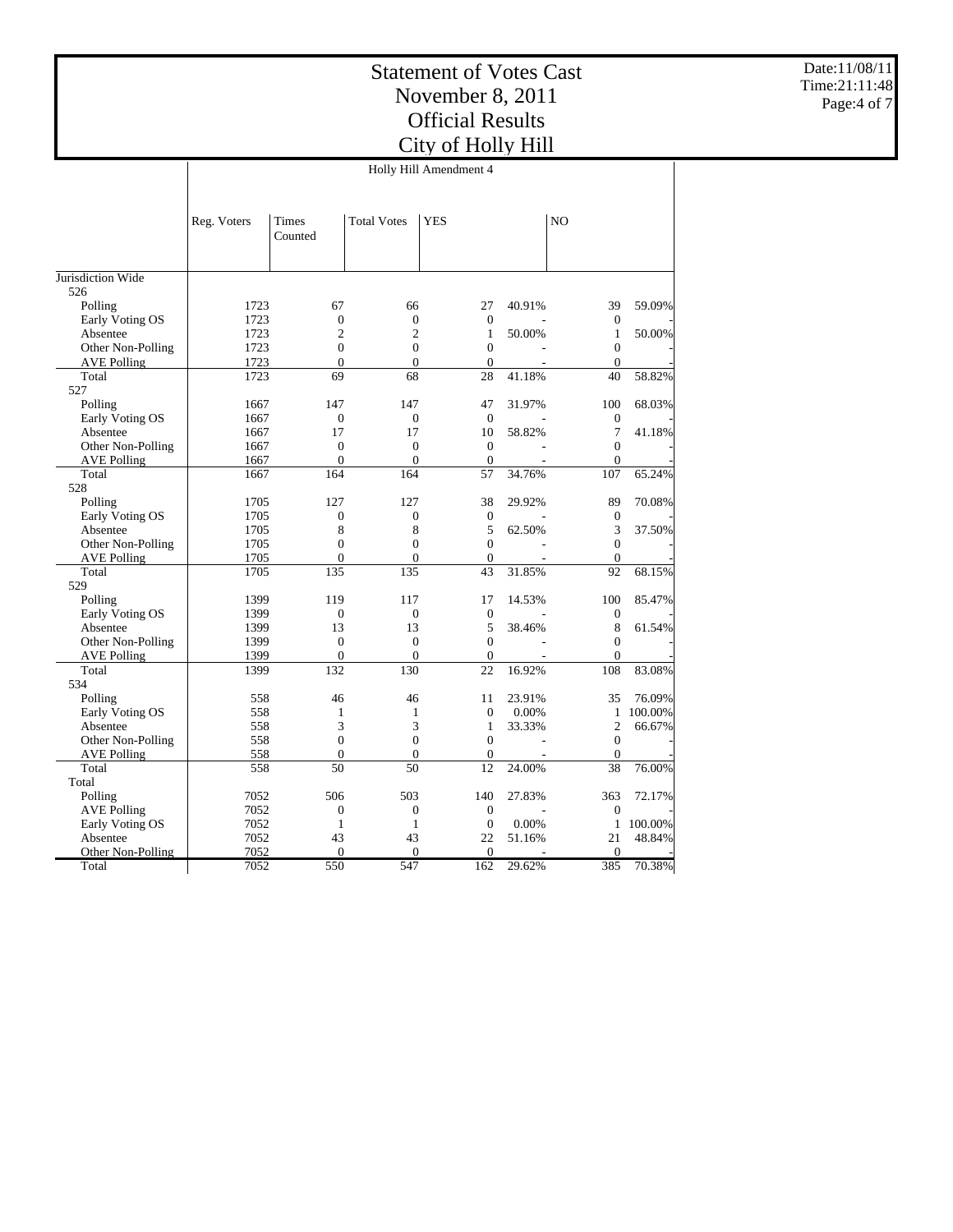Date:11/08/11 Time:21:11:49 Page:5 of 7

|                    | Holly Hill Amendment 5 |                  |                    |                  |        |                  |         |  |  |  |
|--------------------|------------------------|------------------|--------------------|------------------|--------|------------------|---------|--|--|--|
|                    | Reg. Voters            | Times<br>Counted | <b>Total Votes</b> | <b>YES</b>       |        | N <sub>O</sub>   |         |  |  |  |
| Jurisdiction Wide  |                        |                  |                    |                  |        |                  |         |  |  |  |
| 526                |                        |                  |                    |                  |        |                  |         |  |  |  |
| Polling            | 1723                   | 67               | 67                 | 32               | 47.76% | 35               | 52.24%  |  |  |  |
| Early Voting OS    | 1723                   | $\boldsymbol{0}$ | $\mathbf{0}$       | 0                |        | $\boldsymbol{0}$ |         |  |  |  |
| Absentee           | 1723                   | $\overline{c}$   | $\mathfrak{2}$     | $\mathbf{1}$     | 50.00% | $\mathbf{1}$     | 50.00%  |  |  |  |
| Other Non-Polling  | 1723                   | $\overline{0}$   | $\overline{0}$     | $\overline{0}$   |        | $\boldsymbol{0}$ |         |  |  |  |
| <b>AVE Polling</b> | 1723                   | $\overline{0}$   | $\Omega$           | $\mathbf{0}$     |        | $\mathbf{0}$     |         |  |  |  |
| Total              | 1723                   | 69               | 69                 | 33               | 47.83% | 36               | 52.17%  |  |  |  |
| 527                |                        |                  |                    |                  |        |                  |         |  |  |  |
| Polling            | 1667                   | 147              | 146                | 53               | 36.30% | 93               | 63.70%  |  |  |  |
| Early Voting OS    | 1667                   | $\overline{0}$   | $\mathbf{0}$       | $\mathbf{0}$     |        | $\theta$         |         |  |  |  |
| Absentee           | 1667                   | 17               | 17                 | $\overline{4}$   | 23.53% | 13               | 76.47%  |  |  |  |
| Other Non-Polling  | 1667                   | $\mathbf{0}$     | $\theta$           | $\mathbf{0}$     |        | $\mathbf{0}$     |         |  |  |  |
| <b>AVE Polling</b> | 1667                   | $\mathbf{0}$     | $\boldsymbol{0}$   | $\boldsymbol{0}$ |        | $\boldsymbol{0}$ |         |  |  |  |
| Total              | 1667                   | 164              | 163                | 57               | 34.97% | 106              | 65.03%  |  |  |  |
| 528                |                        |                  |                    |                  |        |                  |         |  |  |  |
| Polling            | 1705                   | 127              | 127                | 53               | 41.73% | 74               | 58.27%  |  |  |  |
| Early Voting OS    | 1705                   | $\mathbf{0}$     | $\boldsymbol{0}$   | $\boldsymbol{0}$ |        | $\boldsymbol{0}$ |         |  |  |  |
| Absentee           | 1705                   | 8                | 8                  | $\overline{4}$   | 50.00% | $\overline{4}$   | 50.00%  |  |  |  |
| Other Non-Polling  | 1705                   | $\overline{0}$   | $\mathbf{0}$       | $\mathbf{0}$     |        | $\boldsymbol{0}$ |         |  |  |  |
| <b>AVE Polling</b> | 1705                   | $\overline{0}$   | $\mathbf{0}$       | $\mathbf{0}$     |        | $\mathbf{0}$     |         |  |  |  |
| Total              | 1705                   | 135              | 135                | 57               | 42.22% | 78               | 57.78%  |  |  |  |
| 529                |                        |                  |                    |                  |        |                  |         |  |  |  |
| Polling            | 1399                   | 119              | 118                | 43               | 36.44% | 75               | 63.56%  |  |  |  |
| Early Voting OS    | 1399                   | $\mathbf{0}$     | $\boldsymbol{0}$   | $\boldsymbol{0}$ |        | $\boldsymbol{0}$ |         |  |  |  |
| Absentee           | 1399                   | 13               | 13                 | 5                | 38.46% | 8                | 61.54%  |  |  |  |
| Other Non-Polling  | 1399                   | $\overline{0}$   | $\mathbf{0}$       | $\mathbf{0}$     |        | $\overline{0}$   |         |  |  |  |
| <b>AVE Polling</b> | 1399                   | $\mathbf{0}$     | $\mathbf{0}$       | $\mathbf{0}$     |        | $\mathbf{0}$     |         |  |  |  |
| Total              | 1399                   | 132              | 131                | 48               | 36.64% | 83               | 63.36%  |  |  |  |
| 534                |                        |                  |                    |                  |        |                  |         |  |  |  |
| Polling            | 558                    | 46               | 45                 | 15               | 33.33% | 30               | 66.67%  |  |  |  |
| Early Voting OS    | 558                    | 1                | 1                  | $\mathbf{0}$     | 0.00%  | 1                | 100.00% |  |  |  |
| Absentee           | 558                    | 3                | 3                  | $\mathbf{1}$     | 33.33% | $\mathfrak{2}$   | 66.67%  |  |  |  |
| Other Non-Polling  | 558                    | $\overline{0}$   | $\mathbf{0}$       | $\mathbf{0}$     |        | $\mathbf{0}$     |         |  |  |  |
| <b>AVE Polling</b> | 558                    | $\overline{0}$   | $\overline{0}$     | $\mathbf{0}$     |        | $\mathbf{0}$     |         |  |  |  |
| Total              | 558                    | 50               | 49                 | 16               | 32.65% | 33               | 67.35%  |  |  |  |
| Total              |                        |                  |                    |                  |        |                  |         |  |  |  |
| Polling            | 7052                   | 506              | 503                | 196              | 38.97% | 307              | 61.03%  |  |  |  |
| <b>AVE Polling</b> | 7052                   | $\boldsymbol{0}$ | $\mathbf{0}$       | $\mathbf{0}$     |        | $\boldsymbol{0}$ |         |  |  |  |
| Early Voting OS    | 7052                   | $\mathbf{1}$     | $\mathbf{1}$       | $\mathbf{0}$     | 0.00%  | 1                | 100.00% |  |  |  |
| Absentee           | 7052                   | 43               | 43                 | 15               | 34.88% | 28               | 65.12%  |  |  |  |
| Other Non-Polling  | 7052                   | $\overline{0}$   | $\mathbf{0}$       | $\mathbf{0}$     |        | $\overline{0}$   |         |  |  |  |
| Total              | 7052                   | 550              | 547                | 211              | 38.57% | 336              | 61.43%  |  |  |  |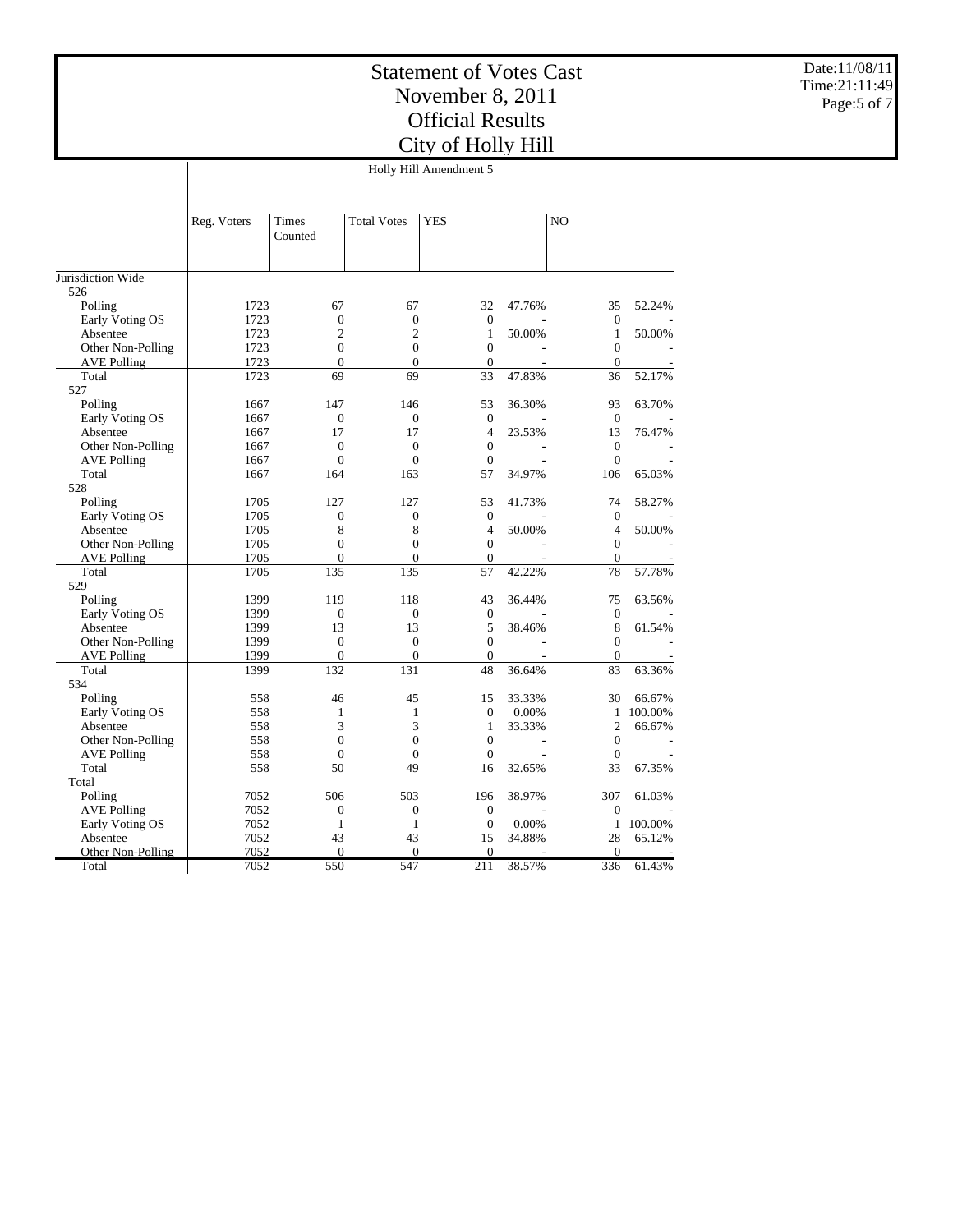Date:11/08/11 Time:21:11:49 Page:6 of 7

| Times<br><b>Total Votes</b><br>N <sub>O</sub><br>Reg. Voters<br><b>YES</b><br>Counted<br>Jurisdiction Wide<br>526<br>67<br>12<br>Polling<br>1723<br>67<br>17.91%<br>55<br>Early Voting OS<br>1723<br>$\boldsymbol{0}$<br>$\mathbf{0}$<br>$\boldsymbol{0}$<br>$\boldsymbol{0}$<br>$\overline{c}$<br>$\mathfrak{2}$<br>$\boldsymbol{0}$<br>$\overline{c}$<br>Absentee<br>1723<br>0.00%<br>$\overline{0}$<br>1723<br>$\overline{0}$<br>$\mathbf{0}$<br>$\overline{0}$<br>Other Non-Polling<br>1723<br>$\overline{0}$<br>$\Omega$<br>$\mathbf{0}$<br>$\mathbf{0}$<br><b>AVE Polling</b><br>69<br>69<br>12<br>17.39%<br>57<br>Total<br>1723<br>527<br>147<br>33<br>Polling<br>1667<br>146<br>22.60%<br>113<br>$\overline{0}$<br>$\mathbf{0}$<br>$\mathbf{0}$<br>$\mathbf{0}$<br>Early Voting OS<br>1667<br>3<br>17<br>17<br>17.65%<br>14<br>Absentee<br>1667<br>$\overline{0}$<br>$\mathbf{0}$<br>$\mathbf{0}$<br>Other Non-Polling<br>1667<br>$\mathbf{0}$<br>$\mathbf{0}$<br>$\boldsymbol{0}$<br>$\boldsymbol{0}$<br>$\boldsymbol{0}$<br><b>AVE Polling</b><br>1667<br>163<br>36<br>22.09%<br>127<br>Total<br>1667<br>164<br>528<br>90<br>Polling<br>1705<br>127<br>127<br>37<br>29.13%<br>1705<br>$\mathbf{0}$<br>$\boldsymbol{0}$<br>$\boldsymbol{0}$<br>$\mathbf{0}$<br>Early Voting OS<br>8<br>8<br>1705<br>$\mathbf{0}$<br>0.00%<br>8<br>Absentee<br>$\mathbf{0}$<br>$\mathbf{0}$<br>$\mathbf{0}$<br>Other Non-Polling<br>1705<br>$\mathbf{0}$<br>$\overline{0}$<br>$\overline{0}$<br><b>AVE Polling</b><br>1705<br>$\mathbf{0}$<br>$\mathbf{0}$<br>37<br>98<br>Total<br>1705<br>135<br>135<br>27.41%<br>529<br>119<br>Polling<br>1399<br>117<br>17<br>14.53%<br>100<br>Early Voting OS<br>1399<br>$\mathbf{0}$<br>$\boldsymbol{0}$<br>$\boldsymbol{0}$<br>$\boldsymbol{0}$<br>13<br>13<br>$\mathfrak{2}$<br>Absentee<br>1399<br>15.38%<br>11<br>$\overline{0}$<br>Other Non-Polling<br>1399<br>$\mathbf{0}$<br>$\mathbf{0}$<br>$\mathbf{0}$<br>1399<br>$\mathbf{0}$<br>$\mathbf{0}$<br>$\mathbf{0}$<br><b>AVE Polling</b><br>$\mathbf{0}$<br>132<br>130<br>19<br>111<br>85.38%<br>Total<br>1399<br>14.62%<br>534<br>40<br>Polling<br>558<br>46<br>46<br>6<br>13.04%<br>Early Voting OS<br>$\mathbf{0}$<br>0.00%<br>558<br>1<br>1<br>$\mathbf{1}$<br>3<br>3<br>$\mathbf{1}$<br>33.33%<br>$\mathfrak{2}$<br>66.67%<br>Absentee<br>558<br>$\overline{0}$<br>$\mathbf{0}$<br>$\mathbf{0}$<br>Other Non-Polling<br>558<br>$\mathbf{0}$<br>$\overline{0}$<br>$\overline{0}$<br>558<br>$\mathbf{0}$<br>$\mathbf{0}$<br><b>AVE Polling</b><br>7<br>50<br>50<br>43<br>Total<br>558<br>14.00%<br>Total<br>506<br>Polling<br>7052<br>503<br>105<br>20.87%<br>398<br>$\mathbf{0}$<br>$\boldsymbol{0}$<br>$\boldsymbol{0}$<br><b>AVE Polling</b><br>7052<br>$\boldsymbol{0}$<br>Early Voting OS<br>7052<br>$\mathbf{1}$<br>$\mathbf{1}$<br>$\mathbf{0}$<br>0.00%<br>1<br>43<br>7052<br>43<br>6<br>13.95%<br>37<br>Absentee<br>Other Non-Polling<br>7052<br>$\overline{0}$<br>$\mathbf{0}$<br>0<br>$\mathbf{0}$<br>550<br>547<br>20.29%<br>Total<br>7052<br>111<br>436 | Holly Hill Amendment 6 |  |  |  |  |  |  |  |  |  |
|-------------------------------------------------------------------------------------------------------------------------------------------------------------------------------------------------------------------------------------------------------------------------------------------------------------------------------------------------------------------------------------------------------------------------------------------------------------------------------------------------------------------------------------------------------------------------------------------------------------------------------------------------------------------------------------------------------------------------------------------------------------------------------------------------------------------------------------------------------------------------------------------------------------------------------------------------------------------------------------------------------------------------------------------------------------------------------------------------------------------------------------------------------------------------------------------------------------------------------------------------------------------------------------------------------------------------------------------------------------------------------------------------------------------------------------------------------------------------------------------------------------------------------------------------------------------------------------------------------------------------------------------------------------------------------------------------------------------------------------------------------------------------------------------------------------------------------------------------------------------------------------------------------------------------------------------------------------------------------------------------------------------------------------------------------------------------------------------------------------------------------------------------------------------------------------------------------------------------------------------------------------------------------------------------------------------------------------------------------------------------------------------------------------------------------------------------------------------------------------------------------------------------------------------------------------------------------------------------------------------------------------------------------------------------------------------------------------------------------------------------------------------------------------------------------------------------------------------------------------------------------------------------------------------------------------------------------------------------------------------------------------------------------------------------------------|------------------------|--|--|--|--|--|--|--|--|--|
|                                                                                                                                                                                                                                                                                                                                                                                                                                                                                                                                                                                                                                                                                                                                                                                                                                                                                                                                                                                                                                                                                                                                                                                                                                                                                                                                                                                                                                                                                                                                                                                                                                                                                                                                                                                                                                                                                                                                                                                                                                                                                                                                                                                                                                                                                                                                                                                                                                                                                                                                                                                                                                                                                                                                                                                                                                                                                                                                                                                                                                                             |                        |  |  |  |  |  |  |  |  |  |
| 82.09%<br>100.00%<br>82.61%<br>77.40%<br>82.35%<br>77.91%<br>70.87%<br>100.00%<br>72.59%<br>85.47%<br>84.62%<br>86.96%<br>100.00%<br>86.00%<br>79.13%<br>100.00%<br>86.05%<br>79.71%                                                                                                                                                                                                                                                                                                                                                                                                                                                                                                                                                                                                                                                                                                                                                                                                                                                                                                                                                                                                                                                                                                                                                                                                                                                                                                                                                                                                                                                                                                                                                                                                                                                                                                                                                                                                                                                                                                                                                                                                                                                                                                                                                                                                                                                                                                                                                                                                                                                                                                                                                                                                                                                                                                                                                                                                                                                                        |                        |  |  |  |  |  |  |  |  |  |
|                                                                                                                                                                                                                                                                                                                                                                                                                                                                                                                                                                                                                                                                                                                                                                                                                                                                                                                                                                                                                                                                                                                                                                                                                                                                                                                                                                                                                                                                                                                                                                                                                                                                                                                                                                                                                                                                                                                                                                                                                                                                                                                                                                                                                                                                                                                                                                                                                                                                                                                                                                                                                                                                                                                                                                                                                                                                                                                                                                                                                                                             |                        |  |  |  |  |  |  |  |  |  |
|                                                                                                                                                                                                                                                                                                                                                                                                                                                                                                                                                                                                                                                                                                                                                                                                                                                                                                                                                                                                                                                                                                                                                                                                                                                                                                                                                                                                                                                                                                                                                                                                                                                                                                                                                                                                                                                                                                                                                                                                                                                                                                                                                                                                                                                                                                                                                                                                                                                                                                                                                                                                                                                                                                                                                                                                                                                                                                                                                                                                                                                             |                        |  |  |  |  |  |  |  |  |  |
|                                                                                                                                                                                                                                                                                                                                                                                                                                                                                                                                                                                                                                                                                                                                                                                                                                                                                                                                                                                                                                                                                                                                                                                                                                                                                                                                                                                                                                                                                                                                                                                                                                                                                                                                                                                                                                                                                                                                                                                                                                                                                                                                                                                                                                                                                                                                                                                                                                                                                                                                                                                                                                                                                                                                                                                                                                                                                                                                                                                                                                                             |                        |  |  |  |  |  |  |  |  |  |
|                                                                                                                                                                                                                                                                                                                                                                                                                                                                                                                                                                                                                                                                                                                                                                                                                                                                                                                                                                                                                                                                                                                                                                                                                                                                                                                                                                                                                                                                                                                                                                                                                                                                                                                                                                                                                                                                                                                                                                                                                                                                                                                                                                                                                                                                                                                                                                                                                                                                                                                                                                                                                                                                                                                                                                                                                                                                                                                                                                                                                                                             |                        |  |  |  |  |  |  |  |  |  |
|                                                                                                                                                                                                                                                                                                                                                                                                                                                                                                                                                                                                                                                                                                                                                                                                                                                                                                                                                                                                                                                                                                                                                                                                                                                                                                                                                                                                                                                                                                                                                                                                                                                                                                                                                                                                                                                                                                                                                                                                                                                                                                                                                                                                                                                                                                                                                                                                                                                                                                                                                                                                                                                                                                                                                                                                                                                                                                                                                                                                                                                             |                        |  |  |  |  |  |  |  |  |  |
|                                                                                                                                                                                                                                                                                                                                                                                                                                                                                                                                                                                                                                                                                                                                                                                                                                                                                                                                                                                                                                                                                                                                                                                                                                                                                                                                                                                                                                                                                                                                                                                                                                                                                                                                                                                                                                                                                                                                                                                                                                                                                                                                                                                                                                                                                                                                                                                                                                                                                                                                                                                                                                                                                                                                                                                                                                                                                                                                                                                                                                                             |                        |  |  |  |  |  |  |  |  |  |
|                                                                                                                                                                                                                                                                                                                                                                                                                                                                                                                                                                                                                                                                                                                                                                                                                                                                                                                                                                                                                                                                                                                                                                                                                                                                                                                                                                                                                                                                                                                                                                                                                                                                                                                                                                                                                                                                                                                                                                                                                                                                                                                                                                                                                                                                                                                                                                                                                                                                                                                                                                                                                                                                                                                                                                                                                                                                                                                                                                                                                                                             |                        |  |  |  |  |  |  |  |  |  |
|                                                                                                                                                                                                                                                                                                                                                                                                                                                                                                                                                                                                                                                                                                                                                                                                                                                                                                                                                                                                                                                                                                                                                                                                                                                                                                                                                                                                                                                                                                                                                                                                                                                                                                                                                                                                                                                                                                                                                                                                                                                                                                                                                                                                                                                                                                                                                                                                                                                                                                                                                                                                                                                                                                                                                                                                                                                                                                                                                                                                                                                             |                        |  |  |  |  |  |  |  |  |  |
|                                                                                                                                                                                                                                                                                                                                                                                                                                                                                                                                                                                                                                                                                                                                                                                                                                                                                                                                                                                                                                                                                                                                                                                                                                                                                                                                                                                                                                                                                                                                                                                                                                                                                                                                                                                                                                                                                                                                                                                                                                                                                                                                                                                                                                                                                                                                                                                                                                                                                                                                                                                                                                                                                                                                                                                                                                                                                                                                                                                                                                                             |                        |  |  |  |  |  |  |  |  |  |
|                                                                                                                                                                                                                                                                                                                                                                                                                                                                                                                                                                                                                                                                                                                                                                                                                                                                                                                                                                                                                                                                                                                                                                                                                                                                                                                                                                                                                                                                                                                                                                                                                                                                                                                                                                                                                                                                                                                                                                                                                                                                                                                                                                                                                                                                                                                                                                                                                                                                                                                                                                                                                                                                                                                                                                                                                                                                                                                                                                                                                                                             |                        |  |  |  |  |  |  |  |  |  |
|                                                                                                                                                                                                                                                                                                                                                                                                                                                                                                                                                                                                                                                                                                                                                                                                                                                                                                                                                                                                                                                                                                                                                                                                                                                                                                                                                                                                                                                                                                                                                                                                                                                                                                                                                                                                                                                                                                                                                                                                                                                                                                                                                                                                                                                                                                                                                                                                                                                                                                                                                                                                                                                                                                                                                                                                                                                                                                                                                                                                                                                             |                        |  |  |  |  |  |  |  |  |  |
|                                                                                                                                                                                                                                                                                                                                                                                                                                                                                                                                                                                                                                                                                                                                                                                                                                                                                                                                                                                                                                                                                                                                                                                                                                                                                                                                                                                                                                                                                                                                                                                                                                                                                                                                                                                                                                                                                                                                                                                                                                                                                                                                                                                                                                                                                                                                                                                                                                                                                                                                                                                                                                                                                                                                                                                                                                                                                                                                                                                                                                                             |                        |  |  |  |  |  |  |  |  |  |
|                                                                                                                                                                                                                                                                                                                                                                                                                                                                                                                                                                                                                                                                                                                                                                                                                                                                                                                                                                                                                                                                                                                                                                                                                                                                                                                                                                                                                                                                                                                                                                                                                                                                                                                                                                                                                                                                                                                                                                                                                                                                                                                                                                                                                                                                                                                                                                                                                                                                                                                                                                                                                                                                                                                                                                                                                                                                                                                                                                                                                                                             |                        |  |  |  |  |  |  |  |  |  |
|                                                                                                                                                                                                                                                                                                                                                                                                                                                                                                                                                                                                                                                                                                                                                                                                                                                                                                                                                                                                                                                                                                                                                                                                                                                                                                                                                                                                                                                                                                                                                                                                                                                                                                                                                                                                                                                                                                                                                                                                                                                                                                                                                                                                                                                                                                                                                                                                                                                                                                                                                                                                                                                                                                                                                                                                                                                                                                                                                                                                                                                             |                        |  |  |  |  |  |  |  |  |  |
|                                                                                                                                                                                                                                                                                                                                                                                                                                                                                                                                                                                                                                                                                                                                                                                                                                                                                                                                                                                                                                                                                                                                                                                                                                                                                                                                                                                                                                                                                                                                                                                                                                                                                                                                                                                                                                                                                                                                                                                                                                                                                                                                                                                                                                                                                                                                                                                                                                                                                                                                                                                                                                                                                                                                                                                                                                                                                                                                                                                                                                                             |                        |  |  |  |  |  |  |  |  |  |
|                                                                                                                                                                                                                                                                                                                                                                                                                                                                                                                                                                                                                                                                                                                                                                                                                                                                                                                                                                                                                                                                                                                                                                                                                                                                                                                                                                                                                                                                                                                                                                                                                                                                                                                                                                                                                                                                                                                                                                                                                                                                                                                                                                                                                                                                                                                                                                                                                                                                                                                                                                                                                                                                                                                                                                                                                                                                                                                                                                                                                                                             |                        |  |  |  |  |  |  |  |  |  |
|                                                                                                                                                                                                                                                                                                                                                                                                                                                                                                                                                                                                                                                                                                                                                                                                                                                                                                                                                                                                                                                                                                                                                                                                                                                                                                                                                                                                                                                                                                                                                                                                                                                                                                                                                                                                                                                                                                                                                                                                                                                                                                                                                                                                                                                                                                                                                                                                                                                                                                                                                                                                                                                                                                                                                                                                                                                                                                                                                                                                                                                             |                        |  |  |  |  |  |  |  |  |  |
|                                                                                                                                                                                                                                                                                                                                                                                                                                                                                                                                                                                                                                                                                                                                                                                                                                                                                                                                                                                                                                                                                                                                                                                                                                                                                                                                                                                                                                                                                                                                                                                                                                                                                                                                                                                                                                                                                                                                                                                                                                                                                                                                                                                                                                                                                                                                                                                                                                                                                                                                                                                                                                                                                                                                                                                                                                                                                                                                                                                                                                                             |                        |  |  |  |  |  |  |  |  |  |
|                                                                                                                                                                                                                                                                                                                                                                                                                                                                                                                                                                                                                                                                                                                                                                                                                                                                                                                                                                                                                                                                                                                                                                                                                                                                                                                                                                                                                                                                                                                                                                                                                                                                                                                                                                                                                                                                                                                                                                                                                                                                                                                                                                                                                                                                                                                                                                                                                                                                                                                                                                                                                                                                                                                                                                                                                                                                                                                                                                                                                                                             |                        |  |  |  |  |  |  |  |  |  |
|                                                                                                                                                                                                                                                                                                                                                                                                                                                                                                                                                                                                                                                                                                                                                                                                                                                                                                                                                                                                                                                                                                                                                                                                                                                                                                                                                                                                                                                                                                                                                                                                                                                                                                                                                                                                                                                                                                                                                                                                                                                                                                                                                                                                                                                                                                                                                                                                                                                                                                                                                                                                                                                                                                                                                                                                                                                                                                                                                                                                                                                             |                        |  |  |  |  |  |  |  |  |  |
|                                                                                                                                                                                                                                                                                                                                                                                                                                                                                                                                                                                                                                                                                                                                                                                                                                                                                                                                                                                                                                                                                                                                                                                                                                                                                                                                                                                                                                                                                                                                                                                                                                                                                                                                                                                                                                                                                                                                                                                                                                                                                                                                                                                                                                                                                                                                                                                                                                                                                                                                                                                                                                                                                                                                                                                                                                                                                                                                                                                                                                                             |                        |  |  |  |  |  |  |  |  |  |
|                                                                                                                                                                                                                                                                                                                                                                                                                                                                                                                                                                                                                                                                                                                                                                                                                                                                                                                                                                                                                                                                                                                                                                                                                                                                                                                                                                                                                                                                                                                                                                                                                                                                                                                                                                                                                                                                                                                                                                                                                                                                                                                                                                                                                                                                                                                                                                                                                                                                                                                                                                                                                                                                                                                                                                                                                                                                                                                                                                                                                                                             |                        |  |  |  |  |  |  |  |  |  |
|                                                                                                                                                                                                                                                                                                                                                                                                                                                                                                                                                                                                                                                                                                                                                                                                                                                                                                                                                                                                                                                                                                                                                                                                                                                                                                                                                                                                                                                                                                                                                                                                                                                                                                                                                                                                                                                                                                                                                                                                                                                                                                                                                                                                                                                                                                                                                                                                                                                                                                                                                                                                                                                                                                                                                                                                                                                                                                                                                                                                                                                             |                        |  |  |  |  |  |  |  |  |  |
|                                                                                                                                                                                                                                                                                                                                                                                                                                                                                                                                                                                                                                                                                                                                                                                                                                                                                                                                                                                                                                                                                                                                                                                                                                                                                                                                                                                                                                                                                                                                                                                                                                                                                                                                                                                                                                                                                                                                                                                                                                                                                                                                                                                                                                                                                                                                                                                                                                                                                                                                                                                                                                                                                                                                                                                                                                                                                                                                                                                                                                                             |                        |  |  |  |  |  |  |  |  |  |
|                                                                                                                                                                                                                                                                                                                                                                                                                                                                                                                                                                                                                                                                                                                                                                                                                                                                                                                                                                                                                                                                                                                                                                                                                                                                                                                                                                                                                                                                                                                                                                                                                                                                                                                                                                                                                                                                                                                                                                                                                                                                                                                                                                                                                                                                                                                                                                                                                                                                                                                                                                                                                                                                                                                                                                                                                                                                                                                                                                                                                                                             |                        |  |  |  |  |  |  |  |  |  |
|                                                                                                                                                                                                                                                                                                                                                                                                                                                                                                                                                                                                                                                                                                                                                                                                                                                                                                                                                                                                                                                                                                                                                                                                                                                                                                                                                                                                                                                                                                                                                                                                                                                                                                                                                                                                                                                                                                                                                                                                                                                                                                                                                                                                                                                                                                                                                                                                                                                                                                                                                                                                                                                                                                                                                                                                                                                                                                                                                                                                                                                             |                        |  |  |  |  |  |  |  |  |  |
|                                                                                                                                                                                                                                                                                                                                                                                                                                                                                                                                                                                                                                                                                                                                                                                                                                                                                                                                                                                                                                                                                                                                                                                                                                                                                                                                                                                                                                                                                                                                                                                                                                                                                                                                                                                                                                                                                                                                                                                                                                                                                                                                                                                                                                                                                                                                                                                                                                                                                                                                                                                                                                                                                                                                                                                                                                                                                                                                                                                                                                                             |                        |  |  |  |  |  |  |  |  |  |
|                                                                                                                                                                                                                                                                                                                                                                                                                                                                                                                                                                                                                                                                                                                                                                                                                                                                                                                                                                                                                                                                                                                                                                                                                                                                                                                                                                                                                                                                                                                                                                                                                                                                                                                                                                                                                                                                                                                                                                                                                                                                                                                                                                                                                                                                                                                                                                                                                                                                                                                                                                                                                                                                                                                                                                                                                                                                                                                                                                                                                                                             |                        |  |  |  |  |  |  |  |  |  |
|                                                                                                                                                                                                                                                                                                                                                                                                                                                                                                                                                                                                                                                                                                                                                                                                                                                                                                                                                                                                                                                                                                                                                                                                                                                                                                                                                                                                                                                                                                                                                                                                                                                                                                                                                                                                                                                                                                                                                                                                                                                                                                                                                                                                                                                                                                                                                                                                                                                                                                                                                                                                                                                                                                                                                                                                                                                                                                                                                                                                                                                             |                        |  |  |  |  |  |  |  |  |  |
|                                                                                                                                                                                                                                                                                                                                                                                                                                                                                                                                                                                                                                                                                                                                                                                                                                                                                                                                                                                                                                                                                                                                                                                                                                                                                                                                                                                                                                                                                                                                                                                                                                                                                                                                                                                                                                                                                                                                                                                                                                                                                                                                                                                                                                                                                                                                                                                                                                                                                                                                                                                                                                                                                                                                                                                                                                                                                                                                                                                                                                                             |                        |  |  |  |  |  |  |  |  |  |
|                                                                                                                                                                                                                                                                                                                                                                                                                                                                                                                                                                                                                                                                                                                                                                                                                                                                                                                                                                                                                                                                                                                                                                                                                                                                                                                                                                                                                                                                                                                                                                                                                                                                                                                                                                                                                                                                                                                                                                                                                                                                                                                                                                                                                                                                                                                                                                                                                                                                                                                                                                                                                                                                                                                                                                                                                                                                                                                                                                                                                                                             |                        |  |  |  |  |  |  |  |  |  |
|                                                                                                                                                                                                                                                                                                                                                                                                                                                                                                                                                                                                                                                                                                                                                                                                                                                                                                                                                                                                                                                                                                                                                                                                                                                                                                                                                                                                                                                                                                                                                                                                                                                                                                                                                                                                                                                                                                                                                                                                                                                                                                                                                                                                                                                                                                                                                                                                                                                                                                                                                                                                                                                                                                                                                                                                                                                                                                                                                                                                                                                             |                        |  |  |  |  |  |  |  |  |  |
|                                                                                                                                                                                                                                                                                                                                                                                                                                                                                                                                                                                                                                                                                                                                                                                                                                                                                                                                                                                                                                                                                                                                                                                                                                                                                                                                                                                                                                                                                                                                                                                                                                                                                                                                                                                                                                                                                                                                                                                                                                                                                                                                                                                                                                                                                                                                                                                                                                                                                                                                                                                                                                                                                                                                                                                                                                                                                                                                                                                                                                                             |                        |  |  |  |  |  |  |  |  |  |
|                                                                                                                                                                                                                                                                                                                                                                                                                                                                                                                                                                                                                                                                                                                                                                                                                                                                                                                                                                                                                                                                                                                                                                                                                                                                                                                                                                                                                                                                                                                                                                                                                                                                                                                                                                                                                                                                                                                                                                                                                                                                                                                                                                                                                                                                                                                                                                                                                                                                                                                                                                                                                                                                                                                                                                                                                                                                                                                                                                                                                                                             |                        |  |  |  |  |  |  |  |  |  |
|                                                                                                                                                                                                                                                                                                                                                                                                                                                                                                                                                                                                                                                                                                                                                                                                                                                                                                                                                                                                                                                                                                                                                                                                                                                                                                                                                                                                                                                                                                                                                                                                                                                                                                                                                                                                                                                                                                                                                                                                                                                                                                                                                                                                                                                                                                                                                                                                                                                                                                                                                                                                                                                                                                                                                                                                                                                                                                                                                                                                                                                             |                        |  |  |  |  |  |  |  |  |  |
|                                                                                                                                                                                                                                                                                                                                                                                                                                                                                                                                                                                                                                                                                                                                                                                                                                                                                                                                                                                                                                                                                                                                                                                                                                                                                                                                                                                                                                                                                                                                                                                                                                                                                                                                                                                                                                                                                                                                                                                                                                                                                                                                                                                                                                                                                                                                                                                                                                                                                                                                                                                                                                                                                                                                                                                                                                                                                                                                                                                                                                                             |                        |  |  |  |  |  |  |  |  |  |
|                                                                                                                                                                                                                                                                                                                                                                                                                                                                                                                                                                                                                                                                                                                                                                                                                                                                                                                                                                                                                                                                                                                                                                                                                                                                                                                                                                                                                                                                                                                                                                                                                                                                                                                                                                                                                                                                                                                                                                                                                                                                                                                                                                                                                                                                                                                                                                                                                                                                                                                                                                                                                                                                                                                                                                                                                                                                                                                                                                                                                                                             |                        |  |  |  |  |  |  |  |  |  |
|                                                                                                                                                                                                                                                                                                                                                                                                                                                                                                                                                                                                                                                                                                                                                                                                                                                                                                                                                                                                                                                                                                                                                                                                                                                                                                                                                                                                                                                                                                                                                                                                                                                                                                                                                                                                                                                                                                                                                                                                                                                                                                                                                                                                                                                                                                                                                                                                                                                                                                                                                                                                                                                                                                                                                                                                                                                                                                                                                                                                                                                             |                        |  |  |  |  |  |  |  |  |  |
|                                                                                                                                                                                                                                                                                                                                                                                                                                                                                                                                                                                                                                                                                                                                                                                                                                                                                                                                                                                                                                                                                                                                                                                                                                                                                                                                                                                                                                                                                                                                                                                                                                                                                                                                                                                                                                                                                                                                                                                                                                                                                                                                                                                                                                                                                                                                                                                                                                                                                                                                                                                                                                                                                                                                                                                                                                                                                                                                                                                                                                                             |                        |  |  |  |  |  |  |  |  |  |
|                                                                                                                                                                                                                                                                                                                                                                                                                                                                                                                                                                                                                                                                                                                                                                                                                                                                                                                                                                                                                                                                                                                                                                                                                                                                                                                                                                                                                                                                                                                                                                                                                                                                                                                                                                                                                                                                                                                                                                                                                                                                                                                                                                                                                                                                                                                                                                                                                                                                                                                                                                                                                                                                                                                                                                                                                                                                                                                                                                                                                                                             |                        |  |  |  |  |  |  |  |  |  |
|                                                                                                                                                                                                                                                                                                                                                                                                                                                                                                                                                                                                                                                                                                                                                                                                                                                                                                                                                                                                                                                                                                                                                                                                                                                                                                                                                                                                                                                                                                                                                                                                                                                                                                                                                                                                                                                                                                                                                                                                                                                                                                                                                                                                                                                                                                                                                                                                                                                                                                                                                                                                                                                                                                                                                                                                                                                                                                                                                                                                                                                             |                        |  |  |  |  |  |  |  |  |  |
|                                                                                                                                                                                                                                                                                                                                                                                                                                                                                                                                                                                                                                                                                                                                                                                                                                                                                                                                                                                                                                                                                                                                                                                                                                                                                                                                                                                                                                                                                                                                                                                                                                                                                                                                                                                                                                                                                                                                                                                                                                                                                                                                                                                                                                                                                                                                                                                                                                                                                                                                                                                                                                                                                                                                                                                                                                                                                                                                                                                                                                                             |                        |  |  |  |  |  |  |  |  |  |